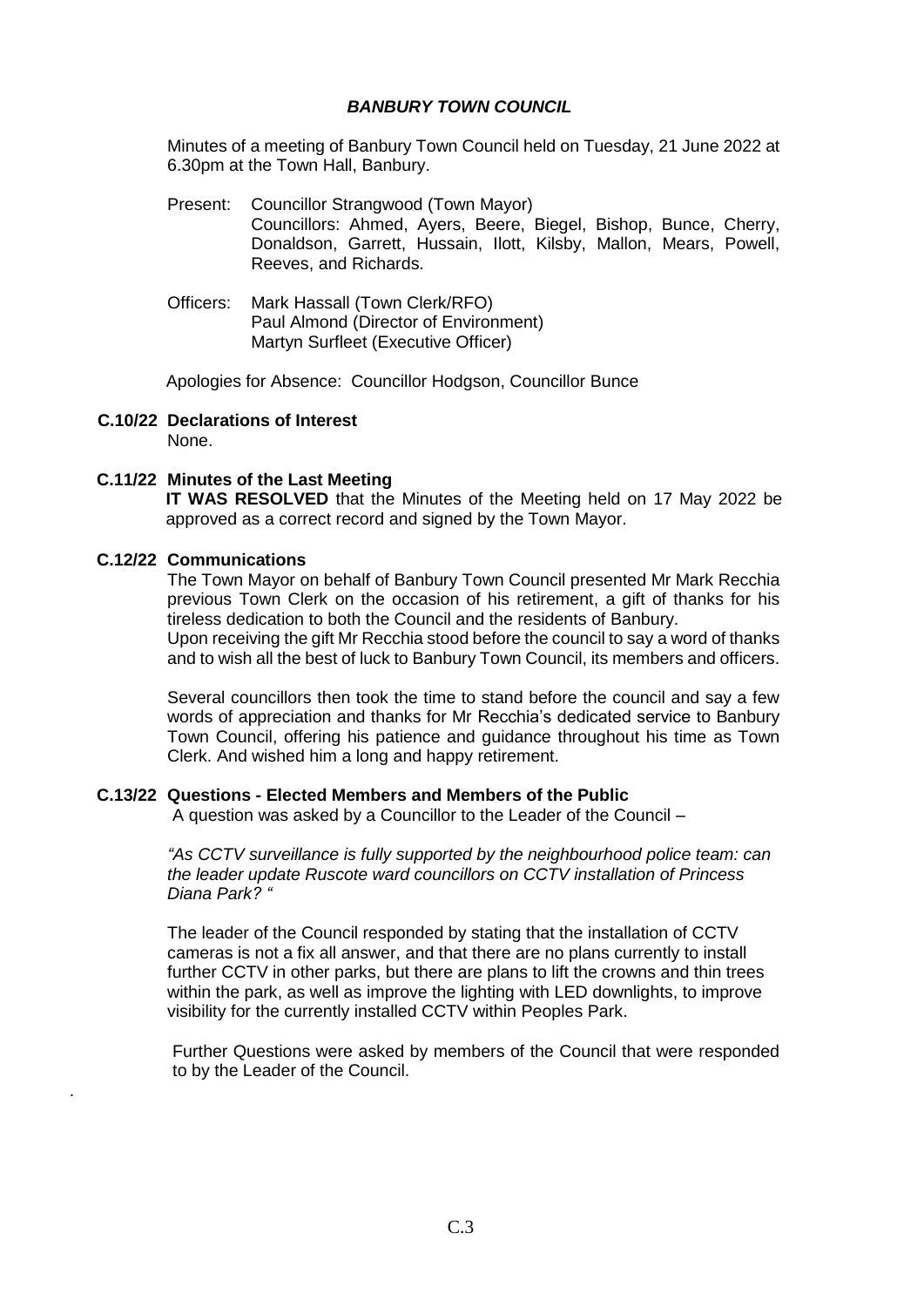## **C.14/22 Approval of Accounts and Annual Return 2021/22**

The Council considered a copy of the Internal Audit Report, Annual Return and the Accounts for the year ended 31 March 2022 (unaudited), along with a draft Notice of Electors rights. **It was RESOLVED** that:

- 1) That the Annual Internal Audit Report (page 3 of the Annual Return) be received and noted.
- 2) That the Annual Governance Statement (Section 1 on the Annual Return attached as Appendix 1), where questions 1 to 3 and 5 to 9 were answered yes, and question 4 and 7 were answered no (but an explanation was given in paragraph 6.1 of the covering report for this and how the weakness identified is being addressed) be approved, and signed on behalf of the Council by the Leader of the Council and the Town Clerk.
- 3) That the Accounting Statements (Section 2 on the Annual Return attached as Appendix 2) for the year ended 31 March 2022 be approved and be signed on behalf of the Council by the Leader of the Council and the RFO.
- 4) That the Accounts for the Year Ended 31 March 2022 (unaudited) (attached as Appendix 3) be approved and signed on behalf of the Council by the Leader of the Council and the RFO.
- 5) That the Notice of Electors Rights (attached at Appendix 4) be approved.

### **C.15/22 Financial Risk Assessment 2022/2023**

The Council considered a report from the Town Clerk and RFO submitting the 2022/23 Financial Risk Assessment. It was proposed by Councillor Mallon and seconded by Councillor Powell and **RESOLVED** that the Financial Risk Assessment for 2022/23 be approved.

## **C.16/22 Planning Committee**

It was proposed by Councillor Ilott, seconded by Councillor Ahmed and **RESOLVED** that the Minutes of the Planning Committee meeting held on 4 May be received.

### **C.17/22 General Services Committee**

It was proposed by Councillor Donaldson, seconded by both Councillor Powell and Councillor Ahmed, and **RESOLVED** that the Minutes of the General Services Committee meetings held on 22 March, and 7 June 2022 be received.

### **C.18/22 Resources Committee**

It was proposed by Councillor Mallon, seconded by Councillor Ahmed, and **RESOLVED** that the Minutes of the Resources Committee meeting held on 29 March be received. It was also proposed by Councillor Powell, seconded by Councillor Strangwood that the minutes of the Resources Committee meeting held on the 14 June 2022 be received.